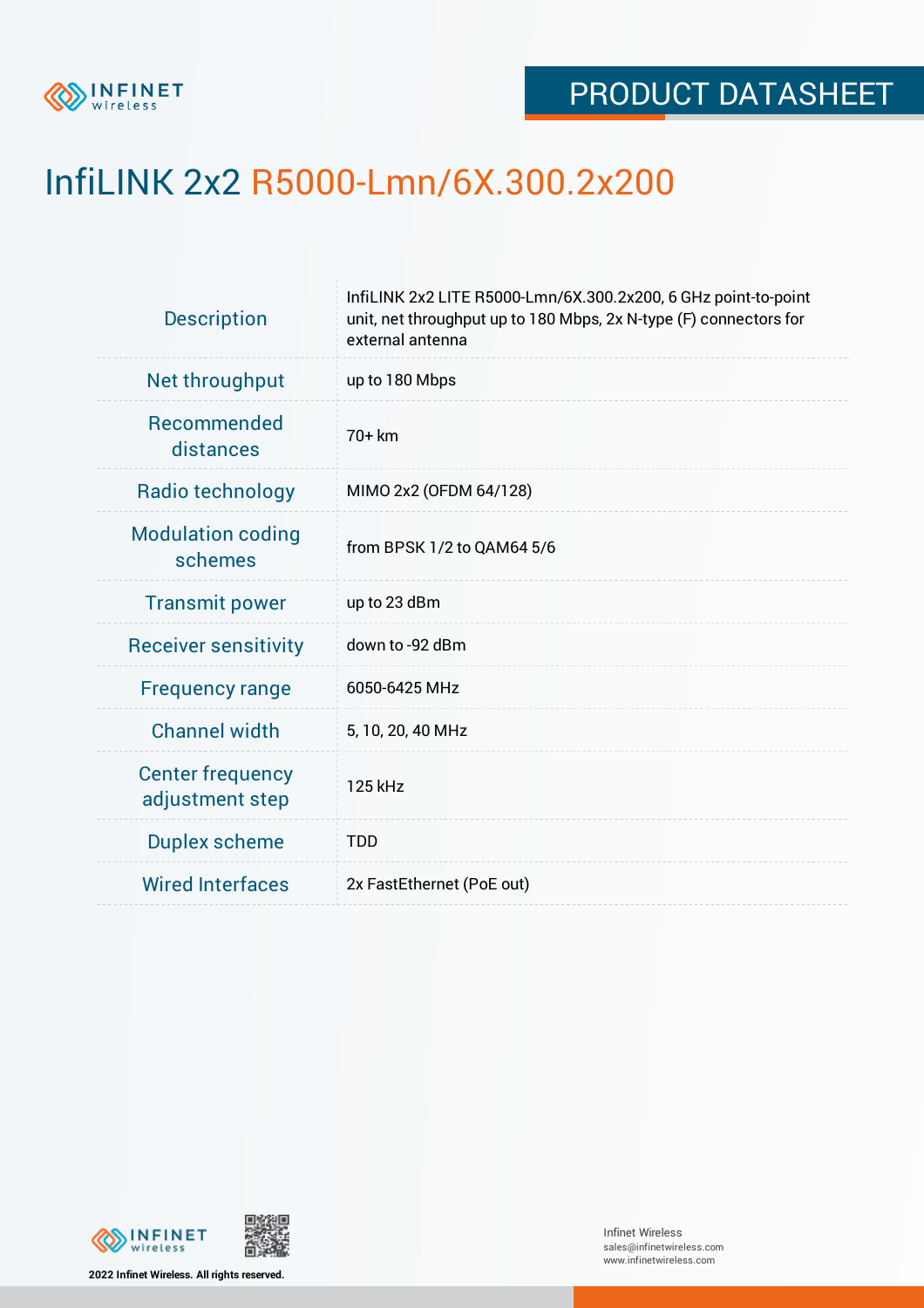

## PRODUCT DATASHEET

# InfiLINK 2x2 R5000-Lmn/6X.300.2x200

| <b>Consumption</b>         | up to 15 W                                                                                                                                                                                                                                                                                                                  |               |                |                 |                      |  |
|----------------------------|-----------------------------------------------------------------------------------------------------------------------------------------------------------------------------------------------------------------------------------------------------------------------------------------------------------------------------|---------------|----------------|-----------------|----------------------|--|
| <b>Power options</b>       | 110-240 VAC @ 50/60 Hz, +956 VDC                                                                                                                                                                                                                                                                                            |               |                |                 |                      |  |
| <b>Outdoor Unit (ODU)</b>  | 240 x 240 x 50 mm, 1.6 kg                                                                                                                                                                                                                                                                                                   |               |                |                 |                      |  |
|                            |                                                                                                                                                                                                                                                                                                                             |               |                |                 |                      |  |
| <b>Part Number Options</b> | Prefix                                                                                                                                                                                                                                                                                                                      | Freq.<br>Band | <b>Bitrate</b> | Output<br>Power | Capacity             |  |
|                            | R5000-Lmn                                                                                                                                                                                                                                                                                                                   | 6X            | 300            | 2x200           | 8<br>20<br>50<br>300 |  |
| <b>Part Number Example</b> | R5000-Lmn/6X.300.2x200 50                                                                                                                                                                                                                                                                                                   |               |                |                 |                      |  |
| <b>Packing List</b>        | - Outdoor unit R5000-Lmn/6X.300.2x200 - 1 pcs.<br>- Power Supply IDU-CPE(48V) - 1 pcs.<br>- Power Cord - 1 pcs.<br>- Cable Gland - 2 pcs.<br>- Standard RJ-45 connector - 2 pcs.<br>- Shielded RJ-45 connector - 1 pcs.<br>- RJ-45 Plug Cap - 1 pcs.<br>- MONT-KIT-85 Mounting kit - 1 pcs.<br>- Quick Start Guide - 1 pcs. |               |                |                 |                      |  |



**2022 Infinet Wireless. All rights reserved.**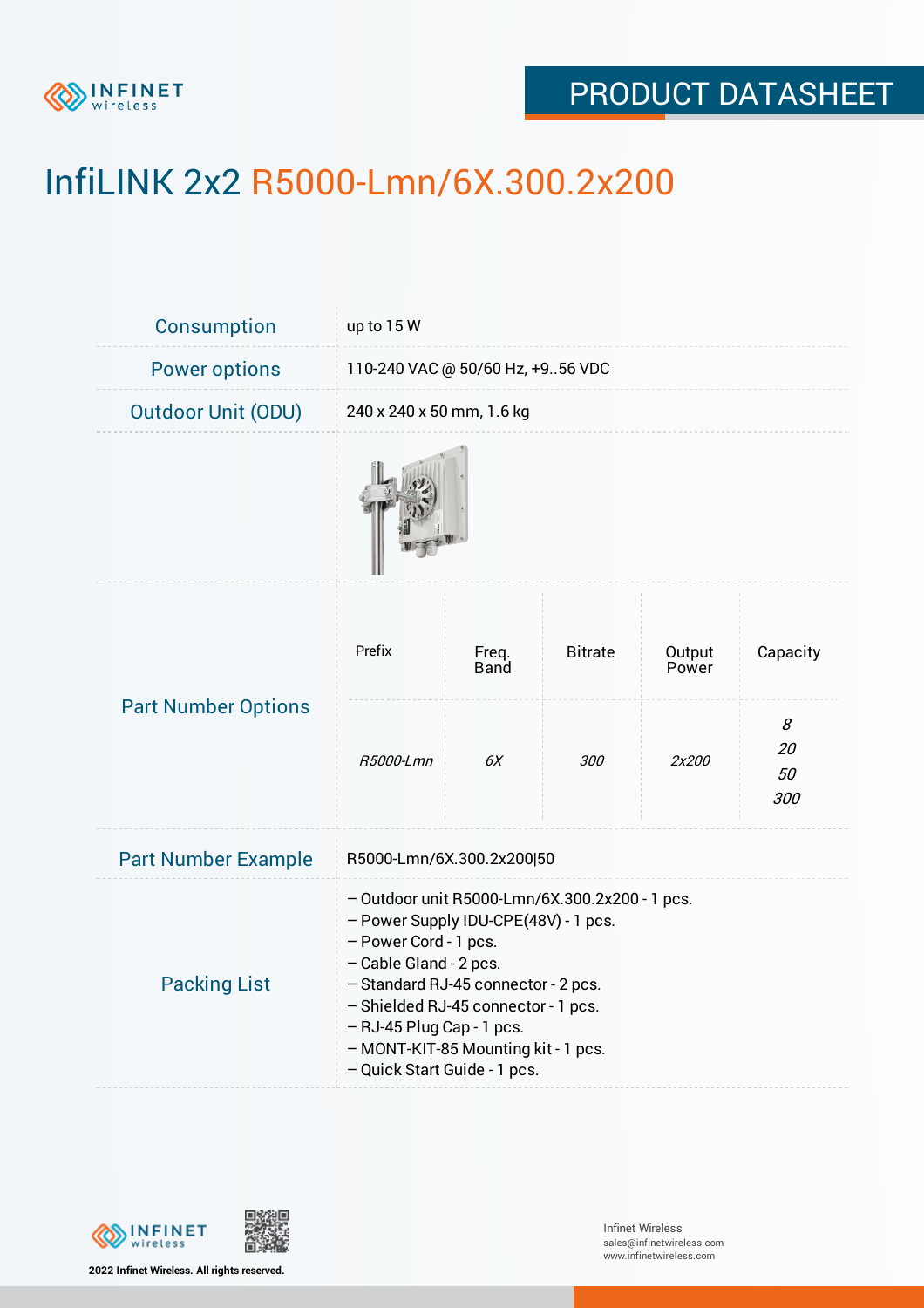

## PRODUCT DATASHEET

# InfiLINK 2x2 R5000-Lmn/6X.300.2x200

### Features

#### **RADIO**

- **Voice/RTP Aware Superpacketing**
- **DFS**
- **Automatic Bitrate Control** Þ
- Þ **Automatic Transmit Power Control**
- ь **TDD synchronization using AUX-ODU-SYNC (excluding Smn/Lmn)**
- **Spectrum Analyzer mode** ۰
- **Channel testing tools** ١

#### **NETWORKING**

- **Ethernet-over-IP and IP-over-IP tunneling**
- Þ **ARP protocol support**
- ۱ **MAC/IP filtering**
- Þ **Full-fledged 2nd layer switch**
- Þ **RIPv2 / OSPFv2 /static routing**
- **L2/L3 Firewall** Þ
- **NAT (multipool, H.323-aware)** Þ
- Þ **DHCP client/server/relay**

#### **MANAGEMENT FEATURES**

- **Various Management Protocols: HTTP, HTTPS, Telnet, SSH, SNMP v1/2c/3 (MIB-II and proprietary MIBs)**
- **Graphical User Interface**
- **LED Indication: power status, wireless and wired link status, signal level**
- **Antenna alignment tool**
- ٠ **Automatic software update**
- **Online monitoring with proprietary EMS InfiMONITOR.**

#### **QUALITY-OF-SERVICE**

- **17 priority queues**
- **IEEE 802.1p support**
- **IP TOS / DiffServ support**
- ٠ **Full voice support**
- **Traffic limiting (absolute, relative, mixed)** ٠
- **Traffic redirection**